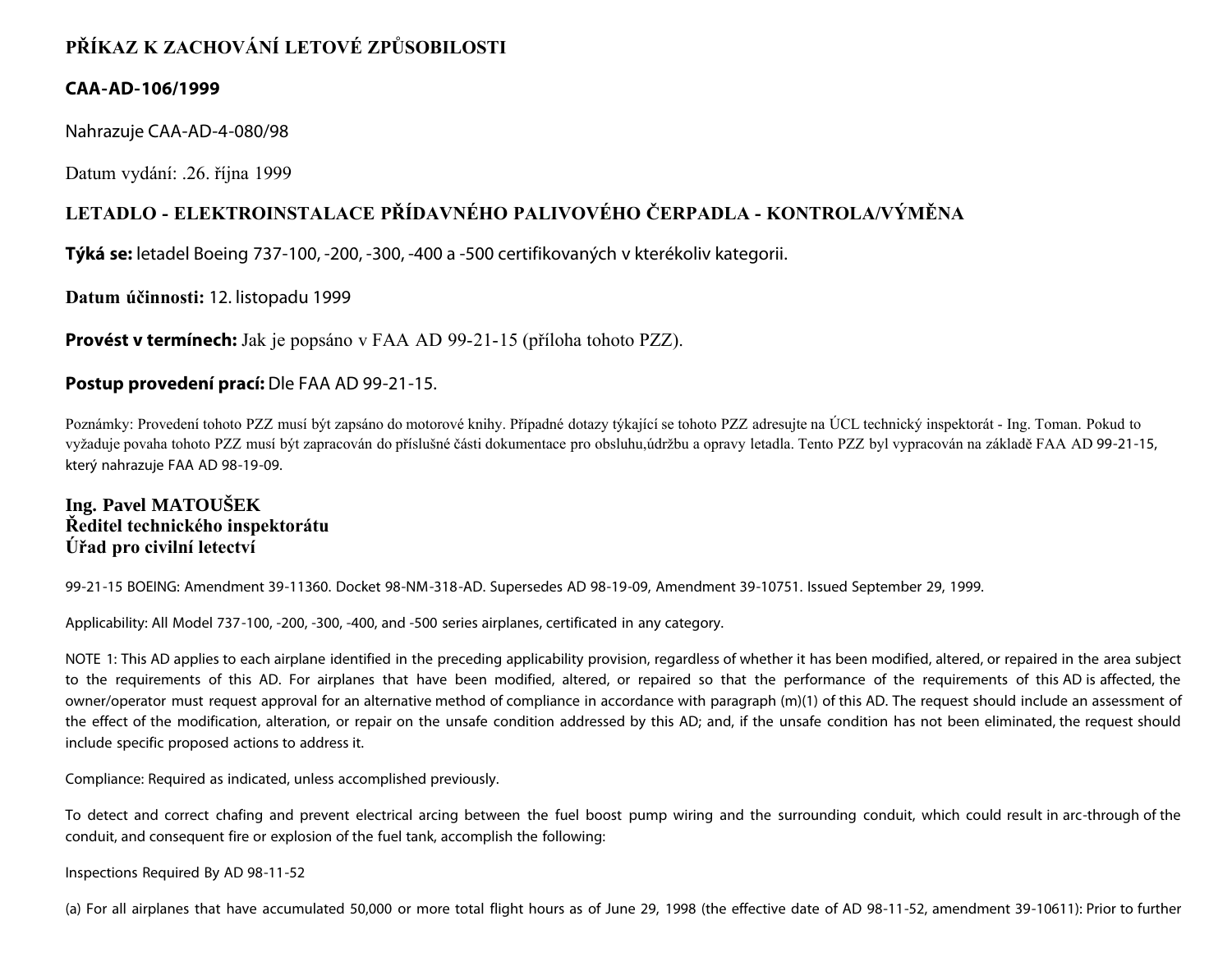flight, remove the fuel boost pump wiring from the in-tank conduit for the aft boost pumps in main tanks numbers 1 and 2, and perform a detailed visual inspection to detect damage of the wiring, in accordance with the procedures specified in Boeing Alert Service Bulletin 737-28A1120, dated April 24, 1998, as revised by Notices of Status Change NSC 01, dated May 7, 1998, NSC 02, dated May 8, 1998, and NSC 03, dated May 9, 1998; Boeing Alert Service Bulletin 737-28A1120, Revision 1, dated May 28, 1998; or Boeing Service Bulletin 737-28A1120, Revision 2, dated November 26, 1998.

(b) For all airplanes that have accumulated less than 50,000 total flight hours as of receipt of telegraphic AD T98-11-51: Prior to the accumulation of 40,000 total flight hours, or within 14 days after June 29, 1998, whichever occurs later, remove the fuel boost pump wiring from the in-tank conduit for the aft boost pumps in main tanks numbers 1 and 2, and perform a detailed visual inspection to detect damage of the wiring, in accordance with the procedures specified in Boeing Alert Service Bulletin 737-28A1120, dated April 24, 1998, as revised by Notices of Status Change NSC 01, dated May 7, 1998, NSC 02, dated May 8, 1998, and NSC 03, dated May 9, 1998; Revision 1, dated May 28, 1998; or Revision 2, dated November 26, 1998.

(c) For all airplanes: Remove the fuel boost pump wiring from the in-tank conduit for the center tank left and right boost pumps, and perform a detailed visual inspection to detect damage of the wiring, in accordance with the procedures specified in Boeing Alert Service Bulletin 737-28A1120, dated April 24, 1998, as revised by Notices of Status Change NSC 01, dated May 7, 1998, NSC 02, dated May 8, 1998, and NSC 03, dated May 9, 1998; Revision 1, dated May 28, 1998; or Revision 2, dated November 26, 1998. Accomplish the inspection at the earliest of the times specified in paragraphs  $(c)(1)$ ,  $(c)(2)$ , and  $(c)(3)$ .

(1) For Model 737-300, -400, and -500 series airplanes: Inspect prior to the accumulation of 40,000 total flight hours, or within 14 days after June 29, 1998, whichever occurs later.

(2) For Model 737-100 and -200 series airplanes: Inspect prior to the accumulation of 40,000 total flight hours, or within 10 days after June 29, 1998, whichever occurs later.

(3) For all airplanes: Inspect prior to the accumulation of 50,000 total flight hours, or within 5 days after June 29, 1998, whichever occurs later.

(d) For all airplanes: Prior to the accumulation of 30,000 total flight hours or within 45 days after June 29, 1998, whichever occurs later, remove the fuel boost pump wiring from the in-tank conduit for the aft boost pumps in main tanks numbers 1 and 2, and the center tank left and right boost pumps, and perform a detailed visual inspection to detect damage of the wiring, in accordance with the procedures specified in Boeing Alert Service Bulletin 737-28A1120, dated April 24, 1998, as revised by Notices of Status Change NSC 01, dated May 7, 1998, NSC 02, dated May 8, 1998, and NSC 03, dated May 9, 1998; Revision 1, dated May 28, 1998; or Revision 2, dated November 26, 1998.

## Inspections Required By AD 98-19-09

(e) For airplanes that have accumulated 20,000 or more total flight hours and less than 30,000 total flight hours as of October 15, 1998 (the effective date of AD 98-19-09, amendment 39-10751): Within 60 days after October 15, 1998, remove the fuel boost pump wiring from the in-tank conduit for the aft boost pumps in main tanks numbers 1 and 2, and the center tank left and right boost pumps, and perform a detailed visual inspection to detect damage of the wiring; in accordance with the procedures specified in Boeing Alert Service Bulletin 737-28A1120, dated April 24, 1998, as revised by Notices of Status Change NSC 01, dated May 7, 1998, NSC 02, dated May 8, 1998, and NSC 03, dated May 9, 1998; Revision 1, dated May 28, 1998; or Revision 2, dated November 26, 1998.

#### New Inspection Requirements

(f) Remove the fuel boost pump wiring from the in-tank conduit for the aft boost pumps in main tanks numbers 1 and 2, and the center tank left and right boost pumps, and perform a detailed visual inspection to detect damage of the wiring; at the time specified in paragraphs (f)(1) and (f)(2) of this AD, as applicable. Perform these actions in accordance with the procedures specified in Boeing Alert Service Bulletin 737-28A1120, dated April 24, 1998, as revised by Notices of Status Change NSC 01, dated May 7, 1998, NSC 02, dated May 8, 1998, and NSC 03, dated May 9, 1998; Boeing Alert Service Bulletin 737-28A1120, Revision 1, dated May 28, 1998; or Boeing Service Bulletin 737- 28A1120, Revision 2, dated November 26, 1998.

(1) For airplanes having line numbers 1 through 3072 inclusive that have accumulated less than 20,000 total flight hours as of October 15, 1998: Inspect at the earlier of the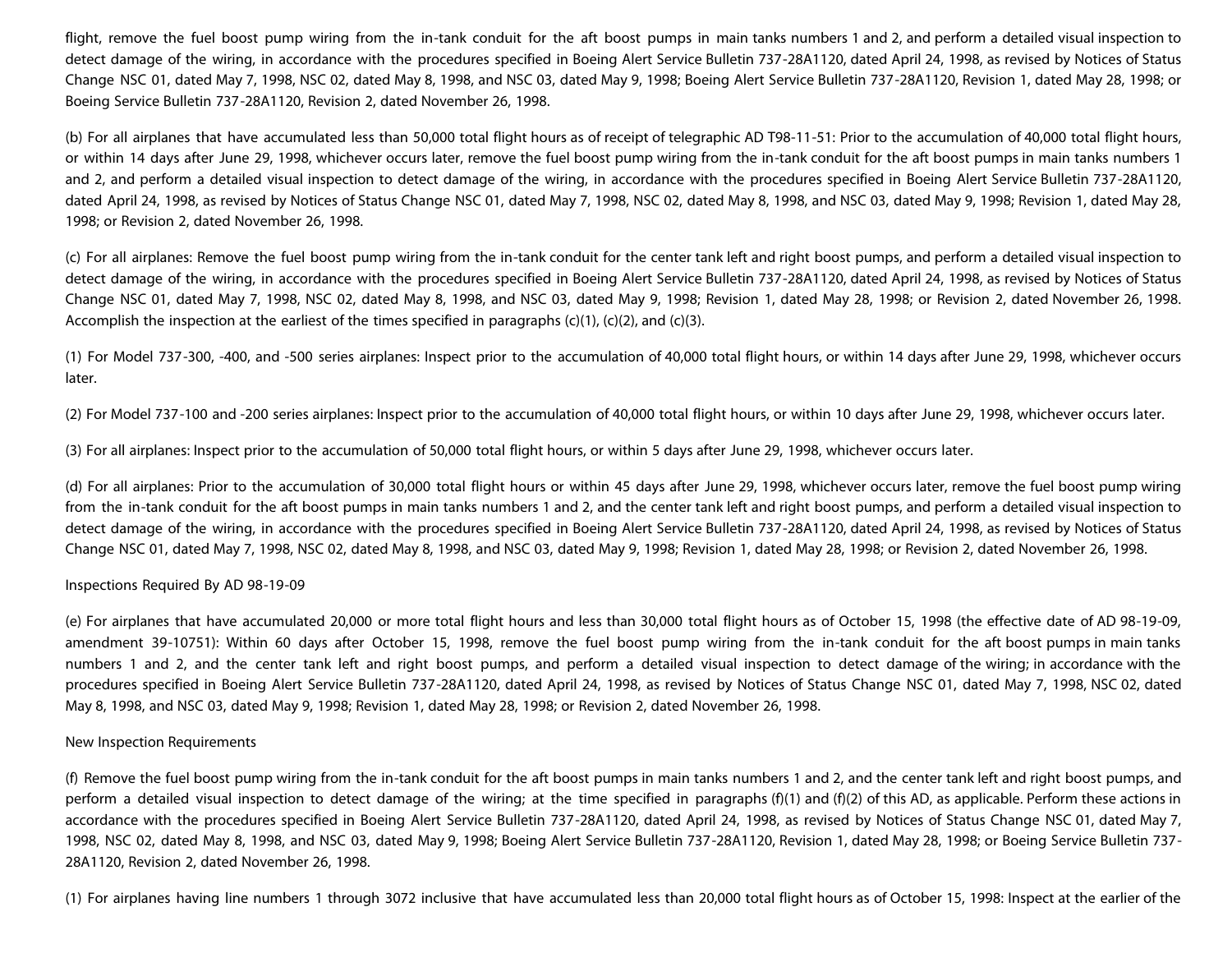times specified in paragraph  $(f)(1)(i)$  and  $(f)(1)(ii)$  of this AD.

(i) Prior to the accumulation of 20,000 total flight hours, or within 60 days after the effective date of this AD, whichever occurs later.

(ii) Within 24 months after the effective date of this AD.

(2) For airplanes having line numbers 3073 and subsequent: Inspect prior to the accumulation of 30,000 total flight hours.

(g) For all airplanes: Repeat the inspection required by paragraph (d), (e), or (f) of this AD, as applicable, at intervals not to exceed 30,000 flight hours after initial accomplishment of the applicable inspection.

## Corrective Actions

(h) If red, yellow, blue, or green wire insulation cannot be seen through the outer jacket of the electrical cable during any inspection required by this AD: Prior to further flight, accomplish paragraph (h)(1), (h)(2), or (h)(3) of this AD in accordance with procedures specified in Boeing Alert Service Bulletin 737-28A1120, dated April 24, 1998, as revised by Notices of Status Change NSC 01, dated May 7, 1998, NSC 02, dated May 8, 1998, and NSC 03, dated May 9, 1998; Revision 1, dated May 28, 1998; or Revision 2, dated November 26, 1998.

(1) Install Teflon sleeving over the electrical cable, and reinstall the cable. Or

(2) Reinstall the electrical cable without Teflon sleeving over the cable. Within 500 flight hours after accomplishment of the reinstallation, repeat the inspection described in paragraph (d), (e), or (f) of this AD, as applicable, and install Teflon sleeving over the cable. Or

(3) Replace the electrical cable with new cable without Teflon sleeving. Within 18 months or 6,000 flight hours, whichever occurs first, repeat the inspection specified in paragraph (d), (e), or (f) of this AD, as applicable, and install Teflon sleeving over the cable.

(i) If red, yellow, blue, or green wire insulation can be seen through the outer jacket of the electrical cable during any inspection required by this AD, but no evidence of electrical arcing is found: Prior to further flight, accomplish either paragraph (i)(1) or (i)(2) of this AD in accordance with the procedures specified in Boeing Alert Service Bulletin 737-28A1120, dated April 24, 1998, as revised by Notices of Status Change NSC 01, dated May 7, 1998, NSC 02, dated May 8, 1998, and NSC 03, dated May 9, 1998; Boeing Alert Service Bulletin 737-28A1120, Revision 1, dated May 28, 1998; or Boeing Service Bulletin 737-28A1120, Revision 2, dated November 26, 1998.

(1) Replace the damaged electrical cable with a new cable, install Teflon sleeving over the cable, and reinstall the cable. Or

(2) Replace the electrical cable with a new cable without Teflon sleeving. Within 18 months or 6,000 flight hours, whichever occurs first, repeat the inspection described in paragraph (d), (e), or (f) of this AD, as applicable, and install Teflon sleeving over the cable.

(j) If any evidence of electrical arcing but no evidence of fuel leakage is found on the removed electrical cable during any inspection required by this AD: Prior to further flight, accomplish paragraphs (j)(1) and (j)(2) of this AD in accordance with the procedures specified in Boeing Alert Service Bulletin 737-28A1120, dated April 24, 1998, as revised by Notices of Status Change NSC 01, dated May 7, 1998, NSC 02, dated May 8, 1998, and NSC 03, dated May 9, 1998; Boeing Alert Service Bulletin 737-28A1120, Revision 1, dated May 28, 1998; or Boeing Service Bulletin 737-28A1120, Revision 2, dated November 26, 1998.

(1) Verify the integrity of the conduit in accordance with the instructions contained in NSC 03, Revision 1, or Revision 2 of the alert service bulletin. And

(2) Accomplish either paragraph (j)(2)(i) or (j)(2)(ii) of this AD in accordance with the alert service bulletin.

(i) Replace the damaged electrical cable with a new cable, install Teflon sleeving over the cable, and reinstall the cable. Or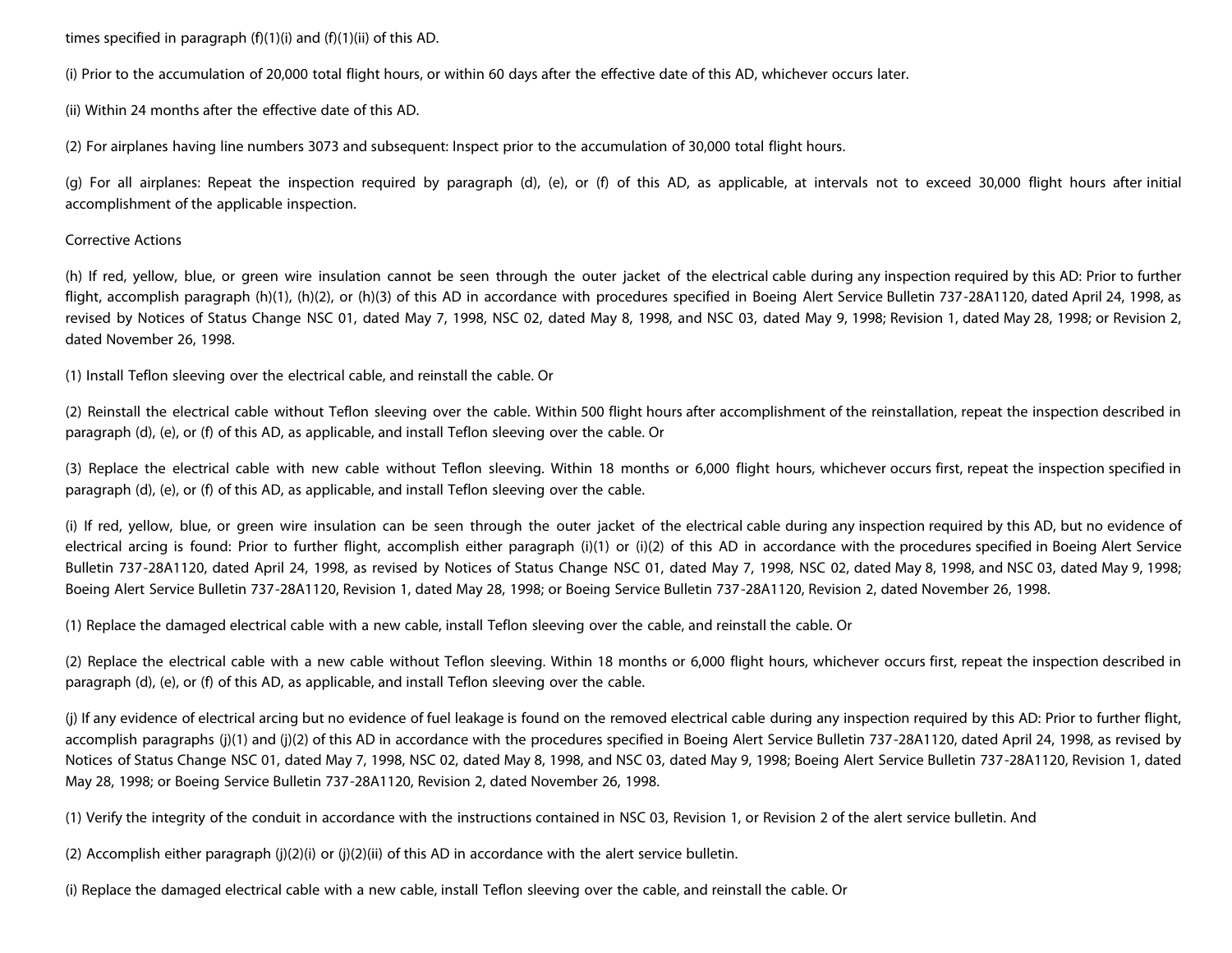(ii) Replace the electrical cable with a new cable without Teflon sleeving. Within 18 months or 6,000 flight hours, whichever occurs first, repeat the inspection described in paragraph (d), (e), or (f) of this AD, as applicable, and install Teflon sleeving over the cable.

(k) If any evidence of fuel is found on the removed electrical cable during any inspection required by this AD: Prior to further flight, accomplish paragraphs (k)(1) and (k)(2) of this AD in accordance with the procedures specified in Boeing Alert Service Bulletin 737-28A1120, dated April 24, 1998, as revised by Notices of Status Change NSC 01, dated May 7, 1998, NSC 02, dated May 8, 1998, and NSC 03, dated May 9, 1998; Boeing Alert Service Bulletin 737-28A1120, Revision 1, dated May 28, 1998; or Boeing Service Bulletin 737-28A1120, Revision 2, dated November 26, 1998.

(1) Replace the conduit section where electrical arcing was found. And

(2) Accomplish either paragraph (k)(2)(i) or (k)(2)(ii) of this AD.

(i) Replace the damaged electrical cable with a new cable, install Teflon sleeving over the cable, and reinstall the cable. Or

(ii) Replace the electrical cable with a new cable without Teflon sleeving. Within 18 months or 6,000 flight hours, whichever occurs first, repeat the inspection described in paragraph (d), (e), or (f) of this AD, as applicable, and install Teflon sleeving over the cable.

(l) For Groups 1 and 2 airplanes, as identified in Boeing Alert Service Bulletin 737-28A1120, dated April 24, 1998: Concurrent with the first accomplishment of corrective action in accordance with paragraph (h), (i), (j), or (k) of this AD, as applicable, replace the case ground wire with a new wire or remove the case ground wire in accordance with Boeing Alert Service Bulletin 737-28A1120, dated April 24, 1998, as revised by Notices of Status Change NSC 01, dated May 7, 1998, NSC 02, dated May 8, 1998, and NSC 03, dated May 9, 1998; Boeing Alert Service Bulletin 737-28A1120, Revision 1, dated May 28, 1998; or Boeing Service Bulletin 737-28A1120, Revision 2, dated November 26, 1998.

### Alternative Methods of Compliance

(m) (1) An alternative method of compliance or adjustment of the compliance time that provides an acceptable level of safety may be used if approved by the Manager, Seattle Aircraft Certification Office, FAA, Transport Airplane Directorate. Operators shall submit their requests through an appropriate FAA Principal Maintenance Inspector, who may add comments and then send it to the Manager, Seattle ACO.

(2) Alternative methods of compliance, approved previously in accordance with AD 98-11-52 and AD 98-19-09, are approved as alternative methods of compliance with this AD.

NOTE 2: Information concerning the existence of approved alternative methods of compliance with this AD, if any, may be obtained from the Seattle ACO.

## Special Flight Permits

(n) Special flight permits may be issued in accordance with sections 21.197 and 21.199 of the Federal Aviation Regulations (14 CFR 21.197 and 21.199) to operate the airplane to a location where the requirements of this AD can be accomplished.

#### Incorporation by Reference

(o) The actions shall be done in accordance with Boeing Alert Service Bulletin 737-28A1120, dated April 24, 1998, as revised by Notice of Status Change NSC 01, dated May 7, 1998, Notice of Status Change NSC 02, dated May 8, 1998, and Notice of Status Change NSC 03, dated May 9, 1998; Boeing Alert Service Bulletin 737-28A1120, Revision 1, dated May 28, 1998; or Boeing Service Bulletin 737-28A1120, Revision 2, dated November 26, 1998.

(1) The incorporation by reference of Boeing Service Bulletin 737-28A1120, Revision 2, dated November 26, 1998, as listed in the regulations, is approved by the Director of the Federal Register as of November 12, 1999.